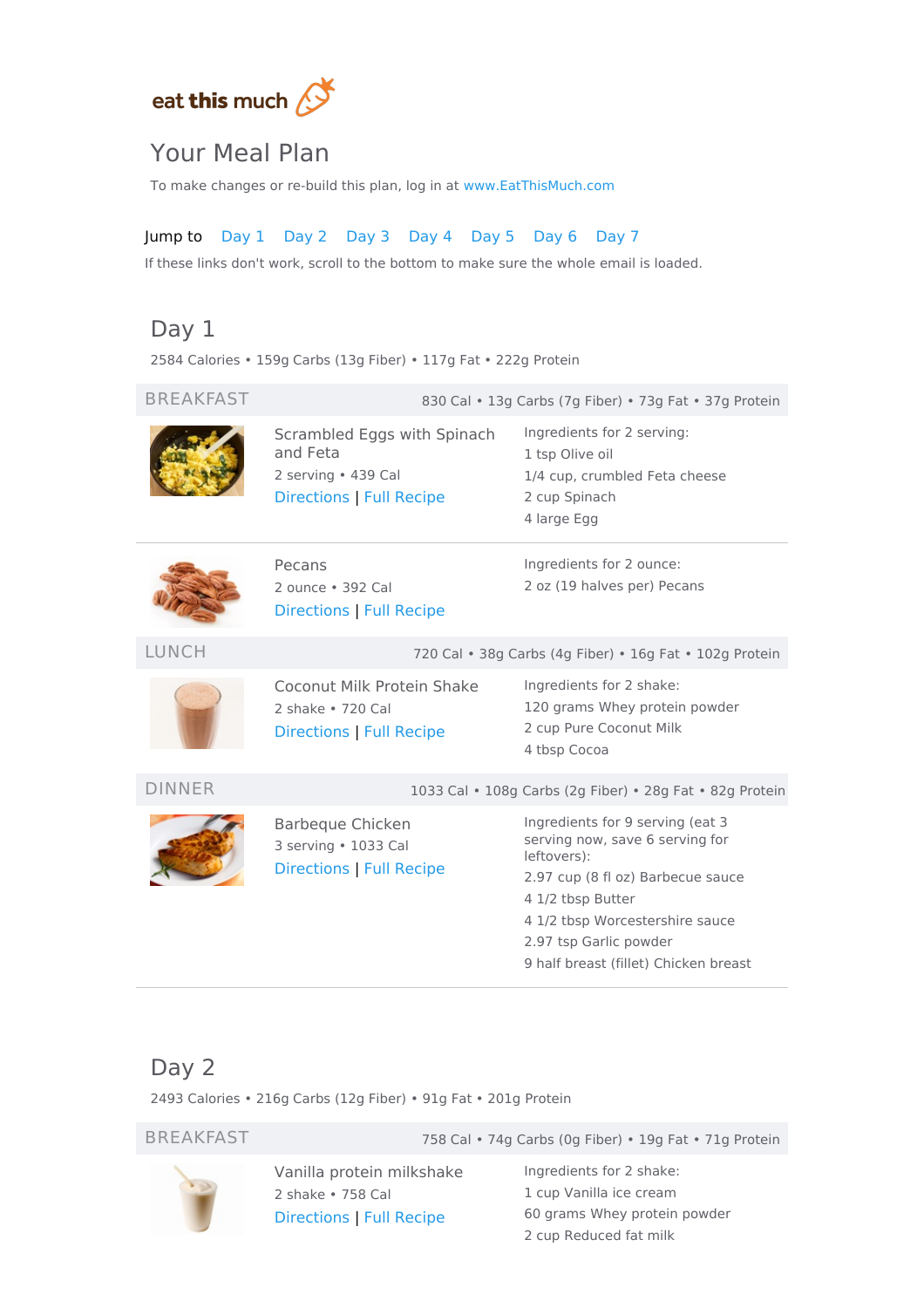| LUNCH         |                                                                              | 1033 Cal • 108g Carbs (2g Fiber) • 28g Fat • 82g Protein                                                                               |
|---------------|------------------------------------------------------------------------------|----------------------------------------------------------------------------------------------------------------------------------------|
|               | Barbeque Chicken<br>3 serving • 1033 Cal<br>Directions   Full Recipe         | Leftovers, eat 3 serving                                                                                                               |
| <b>DINNER</b> |                                                                              | 702 Cal • 34g Carbs (9g Fiber) • 43g Fat • 48g Protein                                                                                 |
|               | Sauerkraut Keto Egg Salad<br>2 serving • 610 Cal<br>Directions   Full Recipe | Ingredients for 2 serving:<br>6 large Egg<br>1/4 cup Mayonnaise<br>1/2 cup Sauerkraut<br>1 dash Salt<br>1 dash Pepper<br>3 cup Spinach |
|               | Zucchini Spears<br>2 serving • 92 Cal<br>Directions   Full Recipe            | Ingredients for 2 serving:<br>$0.167$ tsp Salt<br>1 2/3 large Zucchini                                                                 |

<span id="page-1-0"></span>2521 Calories • 271g Carbs (20g Fiber) • 95g Fat • 149g Protein

BREAKFAST 461 Cal • 10g Carbs (4g Fiber) • 32g Fat • 36g Protein Baked Spinach and Eggs 1 serving • 461 Cal [Directions](#page-6-4) | Full [Recipe](https://www.eatthismuch.com/recipe/view/baked-spinach-and-eggs,385883/) Ingredients for 1 serving: 6 cup Spinach 4 large Egg 1 dash Salt 1 dash Pepper 1/4 cup, crumbled Feta cheese 1 tsp Butter LUNCH 1070 Cal • 115g Carbs (5g Fiber) • 28g Fat • 84g Protein Barbeque Chicken 3 serving • 1033 Cal [Directions](#page-6-0) | Full [Recipe](https://www.eatthismuch.com/recipe/view/barbeque-chicken,34749/) Leftovers, eat 3 serving Sliced bell pepper 1 pepper • 37 Cal [Directions](#page-6-5) | Full [Recipe](https://www.eatthismuch.com/recipe/view/sliced-bell-pepper,516766/) Ingredients for 1 pepper: 1 medium (approx 2-3/4" long, 2-1/2 dia.) Red bell pepper

DINNER 990 Cal • 146g Carbs (11g Fiber) • 35g Fat • 30g Protein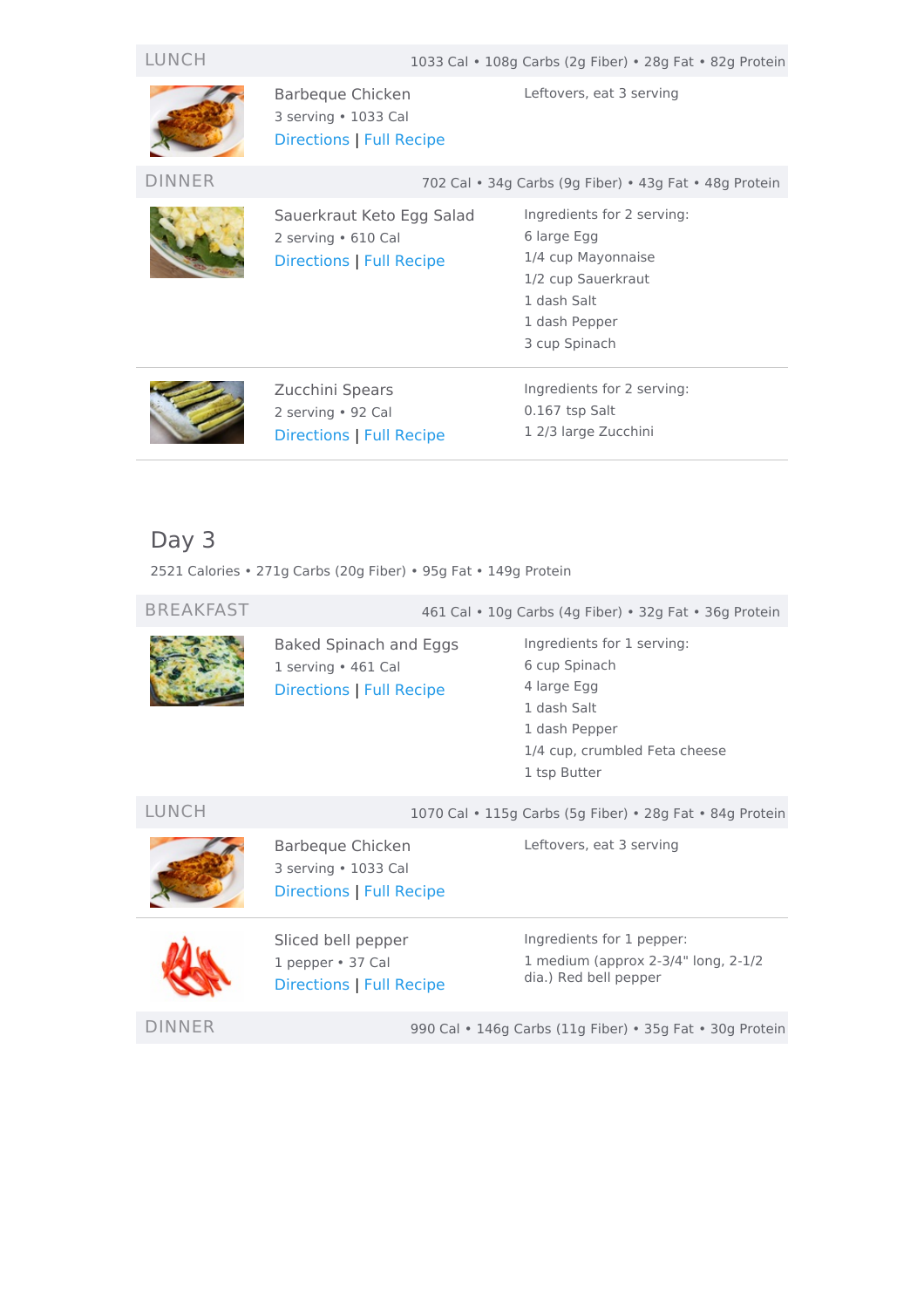

Brown Butter and Butternut Squash Gnocchi 8 serving • 990 Cal [Directions](#page-7-0) | Full [Recipe](https://www.eatthismuch.com/recipe/view/brown-butter-and-butternut-squash-gnocchi,412988/)

Ingredients for 24 serving (eat 8 serving now, save 16 serving for leftovers): 36 oz Gnocchi 1 1/2 medium (1 lb) Squash 6 tbsp Butter 3/8 cup Sage 3 oz Ricotta cheese 0.188 tsp Nutmeg 3/8 tsp Cinnamon 3/4 cup, grated Parmesan cheese

# <span id="page-2-0"></span>Day 4

2521 Calories • 249g Carbs (23g Fiber) • 94g Fat • 179g Protein

| <b>BREAKFAST</b> |                                                                                                 | 758 Cal • 74g Carbs (0g Fiber) • 19g Fat • 71g Protein                                                        |
|------------------|-------------------------------------------------------------------------------------------------|---------------------------------------------------------------------------------------------------------------|
|                  | Vanilla protein milkshake<br>2 shake • 758 Cal<br><b>Directions   Full Recipe</b>               | Ingredients for 2 shake:<br>1 cup Vanilla ice cream<br>60 grams Whey protein powder<br>2 cup Reduced fat milk |
| <b>LUNCH</b>     |                                                                                                 | 990 Cal • 146g Carbs (11g Fiber) • 35g Fat • 30g Protein                                                      |
|                  | Brown Butter and Butternut<br>Squash Gnocchi<br>8 serving · 990 Cal<br>Directions   Full Recipe | Leftovers, eat 8 serving                                                                                      |
| <b>DINNER</b>    |                                                                                                 | 773 Cal . 29g Carbs (11g Fiber) . 40g Fat . 78g Protein                                                       |
|                  |                                                                                                 |                                                                                                               |
|                  | <b>Scallion Crusted Artic Char</b><br>2 serving • 523 Cal<br>Directions   Full Recipe           | Ingredients for 2 serving:<br>4 fillet Trout<br>1 tbsp Light mayonnaise<br>4 medium (4-1/8" long) Scallions   |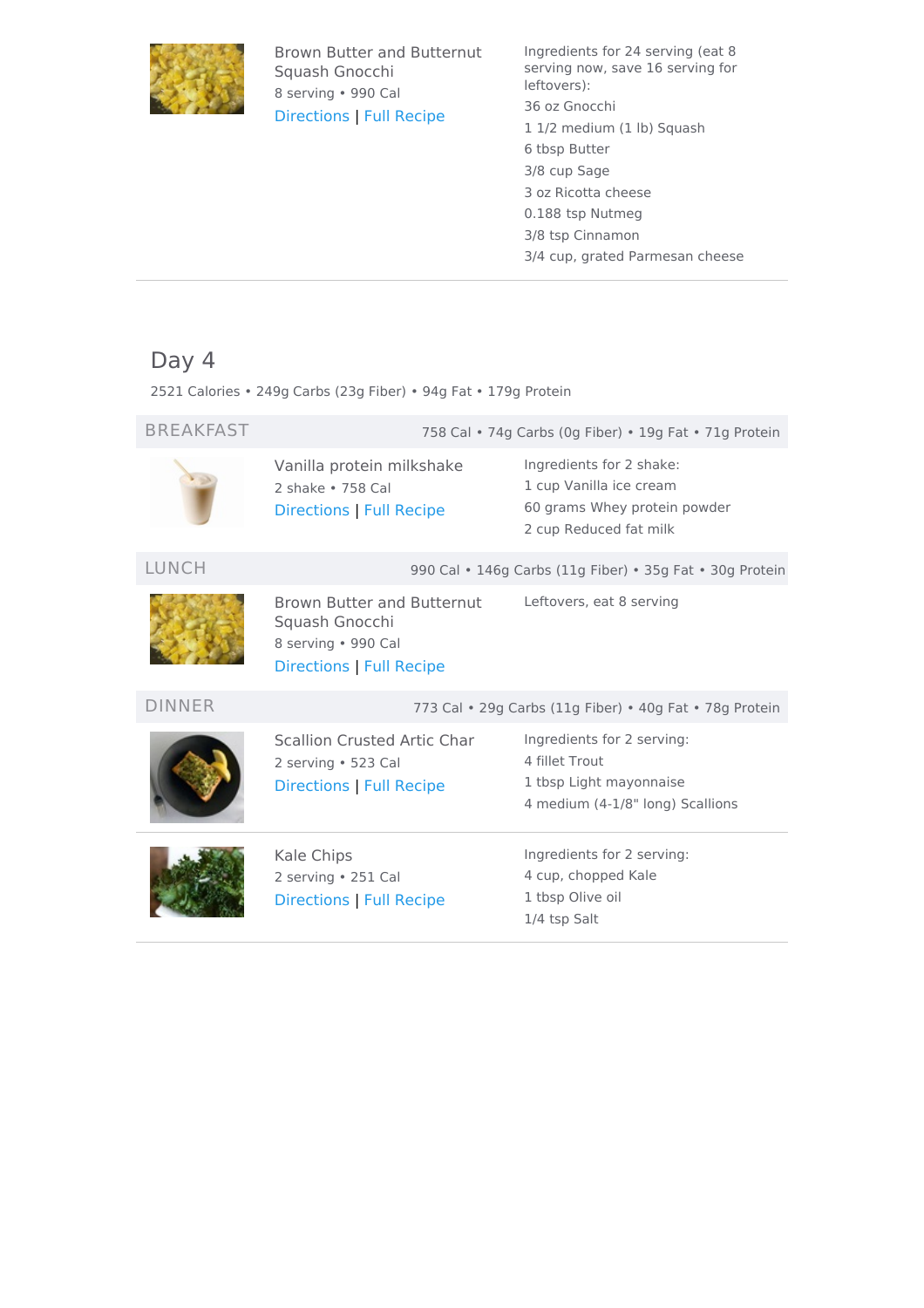<span id="page-3-0"></span>2514 Calories • 207g Carbs (28g Fiber) • 138g Fat • 124g Protein

| <b>BREAKFAST</b> |                                                                                                        | 586 Cal . 9g Carbs (5g Fiber) . 55g Fat . 19g Protein                                                                                  |
|------------------|--------------------------------------------------------------------------------------------------------|----------------------------------------------------------------------------------------------------------------------------------------|
|                  | Over Easy Eggs<br>2 serving · 194 Cal<br><b>Directions   Full Recipe</b>                               | Ingredients for 2 serving:<br>2 extra large Egg<br>1 tsp Margarine                                                                     |
|                  | Pecans<br>2 ounce · 392 Cal<br><b>Directions   Full Recipe</b>                                         | Ingredients for 2 ounce:<br>2 oz (19 halves per) Pecans                                                                                |
| <b>LUNCH</b>     |                                                                                                        | 1076 Cal . 166g Carbs (18g Fiber) . 35g Fat . 31g<br>Protein                                                                           |
|                  | <b>Brown Butter and Butternut</b><br>Squash Gnocchi<br>8 serving · 990 Cal<br>Directions   Full Recipe | Leftovers, eat 8 serving                                                                                                               |
|                  | Carrots<br>1 cup . 86 Cal<br><b>Directions   Full Recipe</b>                                           | Ingredients for 1 cup:<br>1 cup Baby carrots                                                                                           |
| <b>DINNER</b>    | 852 Cal · 32g Carbs (4g Fiber) · 47g Fat · 73g Protein                                                 |                                                                                                                                        |
|                  | Sauerkraut Keto Egg Salad<br>2 serving • 610 Cal<br><b>Directions   Full Recipe</b>                    | Ingredients for 2 serving:<br>6 large Egg<br>1/4 cup Mayonnaise<br>1/2 cup Sauerkraut<br>1 dash Salt<br>1 dash Pepper<br>3 cup Spinach |
|                  | Basic protein shake<br>1 cup . 242 Cal<br><b>Directions   Full Recipe</b>                              | Ingredients for 1 cup:<br>30 grams Whey protein powder<br>1 cup Reduced fat milk                                                       |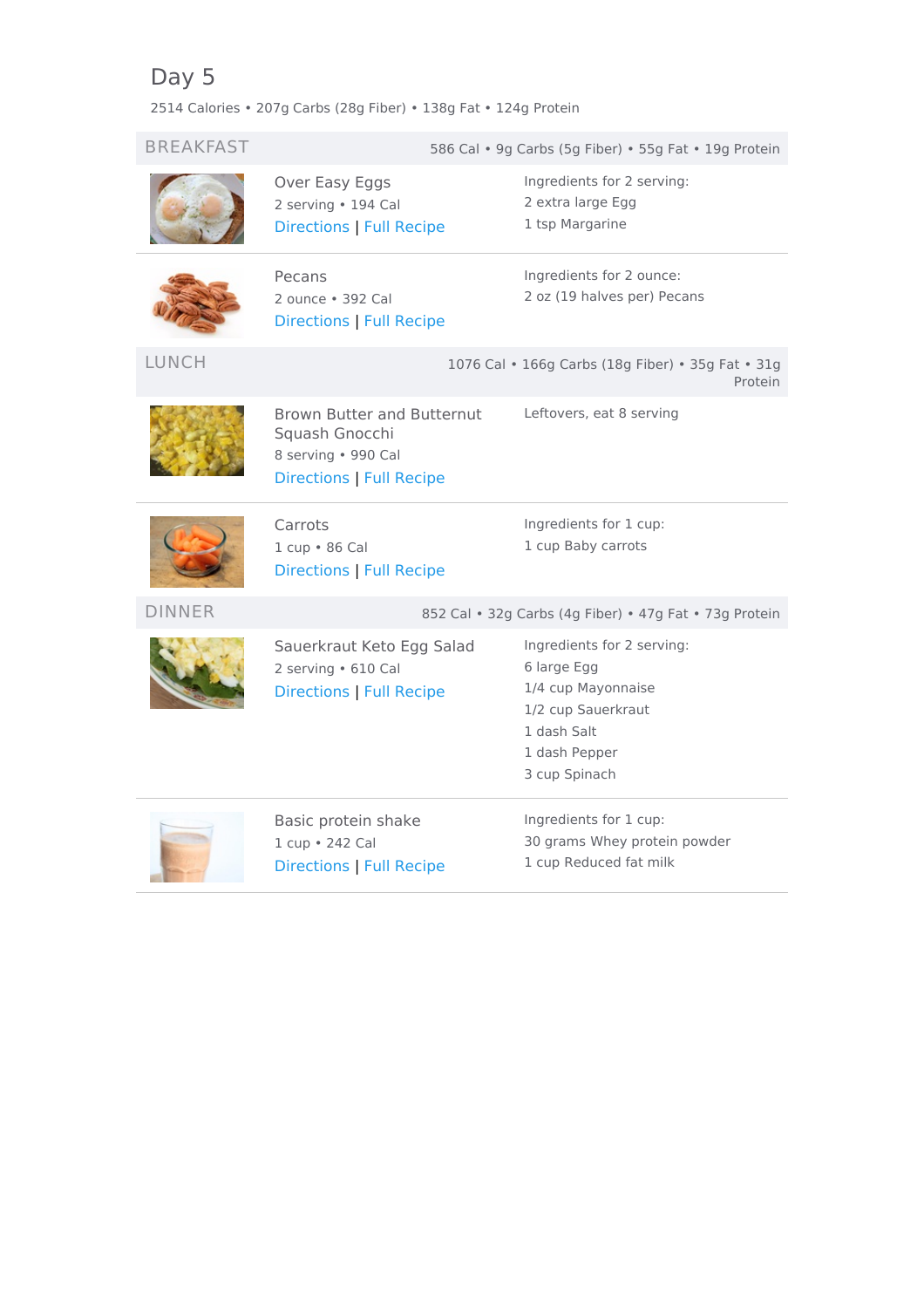<span id="page-4-0"></span>2455 Calories • 100g Carbs (30g Fiber) • 136g Fat • 218g Protein

| <b>BREAKFAST</b> |                                                                             | 807 Cal • 37g Carbs (12g Fiber) • 59g Fat • 35g Protein                                                                                                                                                                                                                                                         |
|------------------|-----------------------------------------------------------------------------|-----------------------------------------------------------------------------------------------------------------------------------------------------------------------------------------------------------------------------------------------------------------------------------------------------------------|
|                  | Vegetable 3 Egg Scramble<br>1 serving · 511 Cal<br>Directions   Full Recipe | Ingredients for 1 serving:<br>1 tbsp Butter<br>1 cup Mixed vegetables<br>3 extra large Egg<br>1/8 tsp Salt<br>2 tbsp Tomato sauce                                                                                                                                                                               |
|                  | Bacon<br>2 strips • 100 Cal<br>Directions   Full Recipe                     | Ingredients for 2 strips:<br>2 strip Bacon                                                                                                                                                                                                                                                                      |
|                  | Pecans<br>1 ounce . 196 Cal<br>Directions   Full Recipe                     | Ingredients for 1 ounce:<br>1 oz (19 halves per) Pecans                                                                                                                                                                                                                                                         |
| <b>LUNCH</b>     | 789 Cal · 31g Carbs (12g Fiber) · 43g Fat · 80g Protein                     |                                                                                                                                                                                                                                                                                                                 |
|                  | All American Tuna<br>2 serving · 378 Cal<br>Directions   Full Recipe        | Ingredients for 2 serving:<br>2 can Tuna<br>2 tbsp Light mayonnaise<br>1/4 cup, diced Celery<br>1 large (4" long) Pickles                                                                                                                                                                                       |
|                  | Cauliflower and Tahini<br>2 serving . 411 Cal<br>Directions   Full Recipe   | Ingredients for 2 serving:<br>2 cup chopped, (1/2" pieces)<br>Cauliflower<br>4 tbsp Sesame butter                                                                                                                                                                                                               |
| <b>DINNER</b>    | 858 Cal · 32g Carbs (6g Fiber) · 34g Fat · 103g Protein                     |                                                                                                                                                                                                                                                                                                                 |
|                  | Caprese chicken<br>3 serving · 825 Cal<br><b>Directions   Full Recipe</b>   | Ingredients for 6 serving (eat 3<br>serving now, save 3 serving for<br>leftovers):<br>1 1/2 tbsp Olive oil<br>1 1/2 lb Chicken breast<br>1 1/2 tsp Salt<br>1 1/2 tsp Pepper<br>3/8 cup Balsamic vinegar<br>3 cloves, minced Garlic<br>37 1/2 cherry Tomatoes<br>3 tbsp, chopped Basil<br>6 oz Mozzarella cheese |
|                  | Zucchetti<br>1 cup . 33 Cal<br>Directions   Full Recipe                     | Ingredients for 1 cup:<br>1 medium Zucchini                                                                                                                                                                                                                                                                     |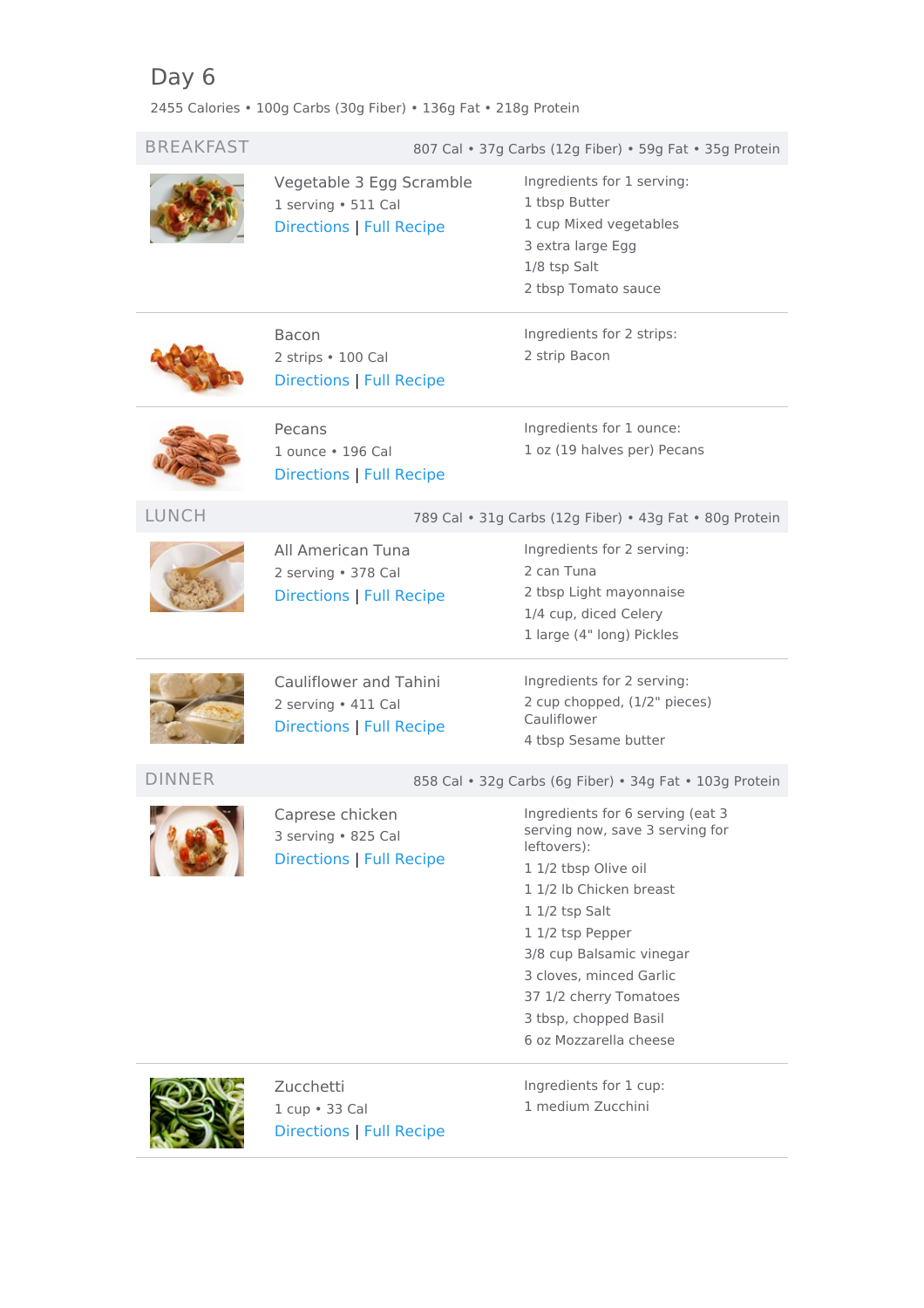<span id="page-5-0"></span>2512 Calories • 101g Carbs (50g Fiber) • 118g Fat • 242g Protein

| <b>BREAKFAST</b> |                                                                                        | 641 Cal • 49g Carbs (38g Fiber) • 35g Fat • 20g Protein                                                                                |
|------------------|----------------------------------------------------------------------------------------|----------------------------------------------------------------------------------------------------------------------------------------|
|                  | Match Green Tea Chia Pudding<br>2 serving • 641 Cal<br><b>Directions   Full Recipe</b> | Ingredients for 2 serving:<br>2 cup Almond milk<br>6 tbsp Chia Seeds<br>4 tsp Honey<br>1 teaspoons Matcha Green Tea Mix<br>2 dash Salt |
| <b>LUNCH</b>     |                                                                                        | 1042 Cal • 35g Carbs (10g Fiber) • 51g Fat • 109g<br>Protein                                                                           |
|                  | Caprese chicken<br>3 serving . 825 Cal<br><b>Directions   Full Recipe</b>              | Leftovers, eat 3 serving                                                                                                               |
|                  | Almond Butter & Celery<br>1 serving • 217 Cal<br><b>Directions   Full Recipe</b>       | Ingredients for 1 serving:<br>2 tbsp Almond butter<br>2 stalks, large (11 inches long)<br>Celery                                       |
| <b>DINNER</b>    | 829 Cal . 17g Carbs (2g Fiber) . 32g Fat . 113g Protein                                |                                                                                                                                        |
|                  | <b>Roasted Salmon</b><br>2 serving · 485 Cal<br><b>Directions   Full Recipe</b>        | Ingredients for 2 serving:<br>10 oz Atlantic salmon<br>2 tsp Olive oil<br>1 tsp, leaves Tarragon<br>1 tbsp chopped Chives              |
|                  | Cottage Cheese with Radishes<br>2 serving · 345 Cal<br><b>Directions   Full Recipe</b> | Ingredients for 2 serving:<br>2 cup, (not packed) Cottage cheese<br>2 dash Salt<br>2 dash Pepper<br>1 cup slices Radishes              |

# Recipe directions

# <span id="page-5-1"></span>**Scrambled Eggs with Spinach and Feta**

Directions are for original recipe of 1 serving

1. Wilt spinach down in a small skillet over low heat with ½ teaspoon of olive oil. Season to taste.

2. Beat the eggs and add to the skillet with the spinach. Stir slowly over mediumlow heat until they reach your desired doneness. Sprinkle in the feta cheese and stir to combine and soften the cheese.

# <span id="page-5-2"></span>**Coconut Milk Protein Shake**

Directions are for original recipe of 1 shake

1. Mix two scoops protein powder (preferably vanilla flavor) with 1 cup coconut milk and 2 Tbsp. of cocoa powder.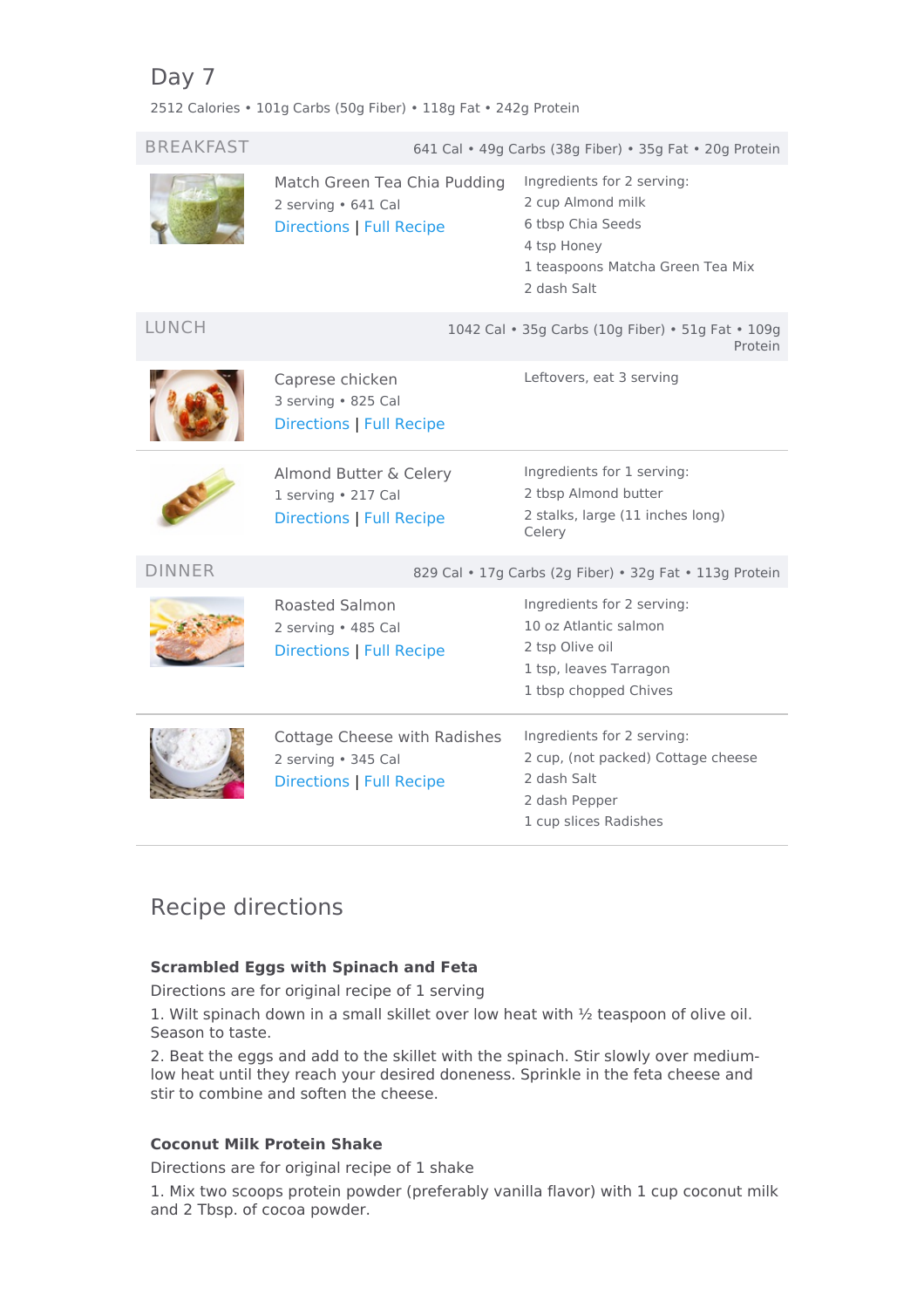# <span id="page-6-0"></span>**Barbeque Chicken**

Directions are for original recipe of 2 serving

1. Cut chicken breast into strips. Melt butter in a saucepan over medium heat. Stir barbeque sauce, Worcestershire sauce, and garlic powder together with the melted butter. Stir chicken into the sauce mixture to coat.

2. Place cover on saucepan and simmer until the chicken pieces are cooked through and no longer pink in the middle, 3 to 5 minutes. Remove cover and spoon sauce over chicken pieces; continue cooking until sauce thickens, about 4 minutes more.

### <span id="page-6-1"></span>**Vanilla protein milkshake**

Directions are for original recipe of 1 shake 1. Mix in blender.

# <span id="page-6-2"></span>**Sauerkraut Keto Egg Salad**

Directions are for original recipe of 2 serving

1. Hard boil eggs: place in a sauce pan on medium-high heat and fill it with water so the eggs totally covered by an inch. When the water begins to boil, cover the pan and remove from heat (turn off the stove). Wait for 10 minutes.

2. Carefully drain the water and cool the eggs by running cold water over them. Next, peel the eggs when they are cool enough to handle.

3. Toss peeled eggs in a bowl, and chop up to desired size. You can use a fork or a pastry cutter to do this. Add in mayo, drained sauerkraut, and salt and pepper to taste. Serve on a bed of spinach. Enjoy!

# <span id="page-6-3"></span>**Zucchini Spears**

Directions are for original recipe of 6 serving

1. Cut zucchini lengthwise and cut into 1/4 inch wedges.

2. Cook zucchini in boiling salted water until crisp-tender, about 1 minute. Drain and sprinkle with salt.

# <span id="page-6-4"></span>**Baked Spinach and Eggs**

Directions are for original recipe of 1 serving

1. Preheat the oven to 400°F. Lightly grease with butter an individual ramekin or other small oven safe dish that can accommodate the eggs and spinach.

2. Place the spinach in a deep skillet or a large frying pan. Add a little water (2- 3 Tablespoons). Using medium heat, cook the spinach just until wilted, roughly 3-4 minutes. Use either your hand or a spatula to pack in the spinach. Drain the excess water well.

3. Distribute the spinach evenly among the prepared ramekins or oven-safe dishes. Crack 1-2 eggs on top of the spinach. Season lightly with salt and pepper - lightly because Feta cheese is pretty salty on its own. Sprinkle the crumbled feta cheese on top.

4. Place the baking dishes or ramekins on a cookie sheet and bake for about 15-18 minutes or until the eggs are set/cooked (whites are set and yolks look firm on the edges) to your liking. Enjoy!

### <span id="page-6-5"></span>**Sliced bell pepper**

Directions are for original recipe of 1 pepper

1. Wash the bell pepper, slice it in half, then remove the seeds and stem. Slice into strips and enjoy! Optionally eat with a side of hummus dip (there are other pepper + dip recipes on ETM you can swap in).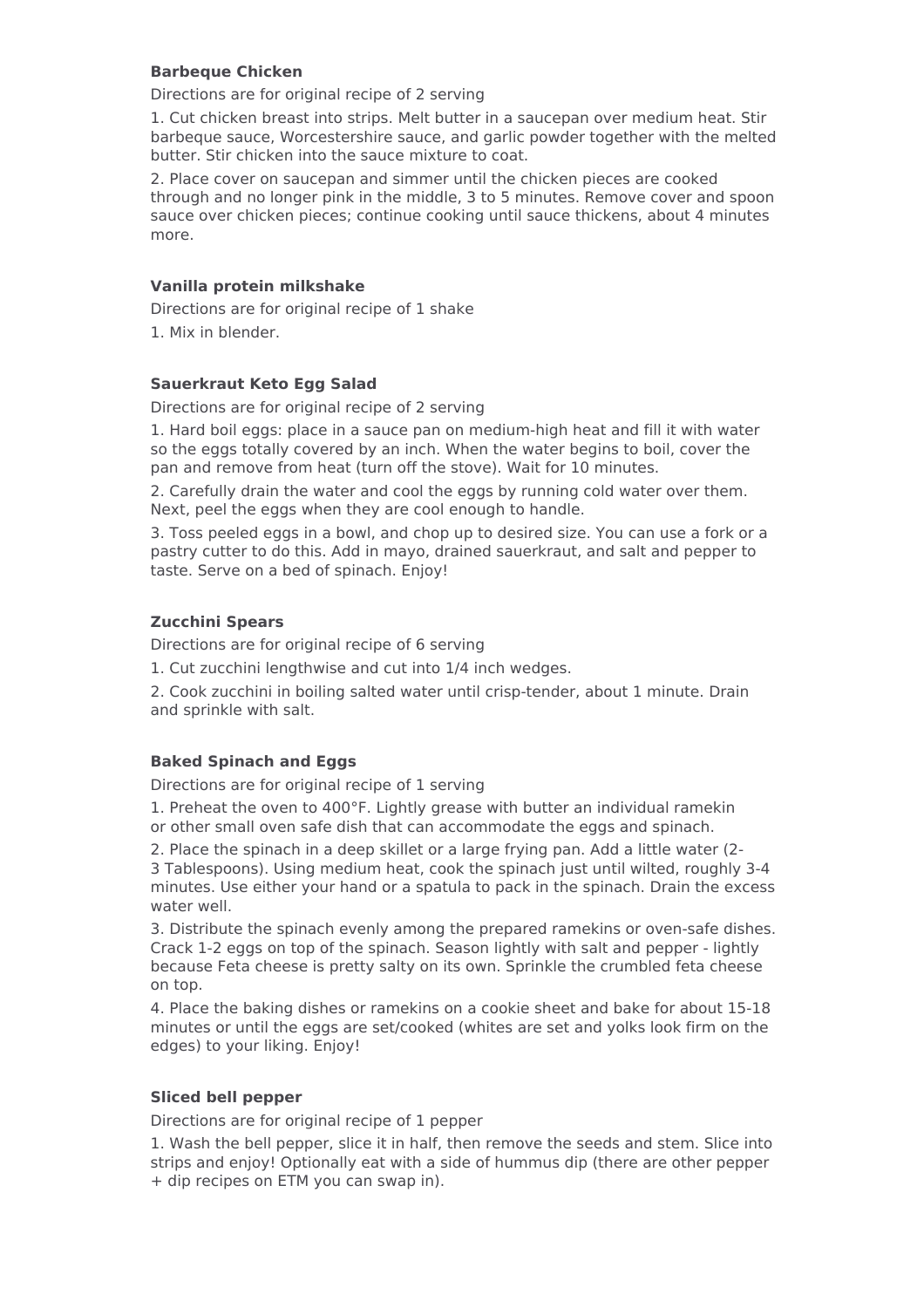### <span id="page-7-0"></span>**Brown Butter and Butternut Squash Gnocchi**

Directions are for original recipe of 16 serving

1. Prepare the ingredients: Heat a medium pot of salted water to boiling on high. Halve the squash lengthwise; scoop out and discard the seeds and pulp. Using a sharp, sturdy knife, peel the squash; discard the peel. Small dice the squash. Pick the sage leaves off the stems; discard the stems and thinly slice the leaves. Crumble the ricotta salata cheese.

2. Cook the squash: In a large pan, heat 1 tablespoon of olive oil on medium-high until hot. Add the squash and cook, stirring occasionally, 7 to 9 minutes, or until tender. Transfer to a bowl and set aside. Wipe down the pan.

3. Brown the Butter: Add the butter to the same pan used to cook the squash. Cook on medium-high, stirring occasionally, 15 to 30 seconds, until the butter foams. As the foam subsides, continue cooking, stirring occasionally and swirling the pan, 2 to 3 minutes, or until deep golden brown and nuttily fragrant. (Be careful not to overcook, as the butter can burn easily.)

4. Cook the gnocchi: While the butter browns, add the gnocchi to the pot of boiling water. Cook, stirring occasionally, 2 to 3 minutes, or until tender. Reserving  $\frac{1}{2}$  cup of the gnocchi cooking water, drain thoroughly and transfer to the pan of browned butter.

5. Finish the gnocchi: To the pan of gnocchi and browned butter, add the cooked squash, sage, Parmesan cheese, nutmeg, cinnamon, and half the reserved gnocchi cooking water. Cook, stirring frequently, 1 to 2 minutes, or until thoroughly combined. (If the sauce seems dry, gradually add the remaining gnocchi cooking water to achieve your desired consistency.) Season with salt and pepper to taste. Transfer to a serving dish.

# <span id="page-7-1"></span>**Scallion Crusted Artic Char**

Directions are for original recipe of 2 serving

1. Preheat broiler. Line rack of broiler pan with foil.

2. Finely chop scallions and stir together with mayonnaise. Pat fillets dry. Place fillets, skin sides down, on broiler pan and season each fillet with a generous pinch of salt and pepper. Spread scallion mixture evenly over tops of fillets.

3. Broil 3 to 4 inches from heat until scallions are slightly charred and fish is just cooked through, about 8 minutes.

# <span id="page-7-2"></span>**Kale Chips**

Directions are for original recipe of 2 serving

1. Preheat oven to 350 degrees F.

2. Remove center ribs and stems from kale if present. Tear kale leaves into 3 to 4 inch pieces.

3. Toss kale leaves in olive oil and salt. Spread on baking sheet coated with cooking spray.

4. Bake for 12-15 minutes at 350 degrees F until browned around edges and crisp. Enjoy!

# <span id="page-7-3"></span>**Over Easy Eggs**

Directions are for original recipe of 2 serving

1. Melt 1 small teaspoon of margarine in a pan

2. Fry 2 eggs in a pan with a pot lid over top for about 2 minutes. Be careful not to break the yolks!

### <span id="page-7-4"></span>**Carrots**

Directions are for original recipe of 1 cup

1. Enjoy by themselves. Optionally, enjoy with a side of hummus (there are other carrot + dip recipes on ETM you can swap in).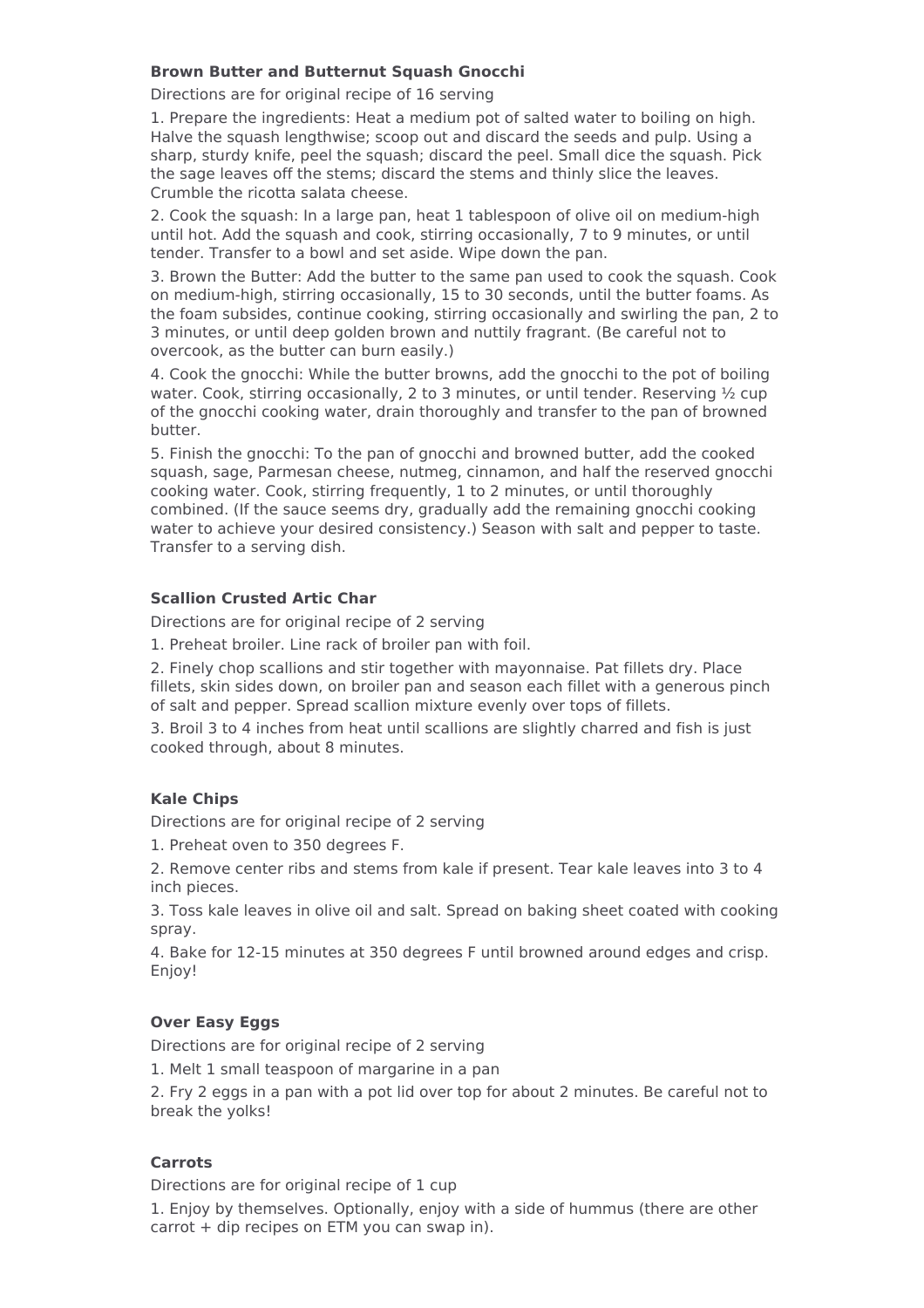# <span id="page-8-0"></span>**Basic protein shake**

Directions are for original recipe of 1 cup

1. Add whey to milk, stir until no chunks of whey are left in the milk.

# <span id="page-8-1"></span>**Vegetable 3 Egg Scramble**

Directions are for original recipe of 1 serving

- 1. Melt the butter.
- 2. Mostly cook the vegetables.
- 3. Add the beaten eggs and then salt to the pan. Allow to cook until desired doneness.
- 4. Serve with tomato sauce.
- 5. Enjoy!

# <span id="page-8-2"></span>**Bacon**

Directions are for original recipe of 4 strips

1. Cook bacon in a skillet over medium to medium-high heat until browned and crisp, turning to brown evenly.

2. Bacon can also be cooked in an oven at 350F for about 20 minutes, or microwave at about 50-60 seconds per strip.

# <span id="page-8-3"></span>**All American Tuna**

Directions are for original recipe of 1 serving

- 1. Mix all ingredients together in a bowl.
- 2. Serve with bread or side of choice

### <span id="page-8-4"></span>**Cauliflower and Tahini**

Directions are for original recipe of 1 serving

1. Serve cauliflower pieces with tahini for dipping. Enjoy!

# <span id="page-8-5"></span>**Caprese chicken**

Directions are for original recipe of 4 serving

- 1. In a large skillet over medium-high heat, heat oil.
- 2. Season chicken with salt and pepper and cook until golden and cooked through,
- 6 minutes per side. Transfer to a plate.
- 3. Add balsamic vinegar to skillet to deglaze, then add garlic and stir until fragrant,
- 1 minute. Add tomatoes and season with salt. Let simmer until soft, 5 to 7 minutes. 4. Stir in basil.

5. Return chicken to skillet and nestle in tomatoes. Top with a slice of mozzarella and cover with lid to melt cheese.

- 6. Spoon tomatoes over chicken and serve.
- 7. Serve on top of pasta or rice for complete meal.

# <span id="page-8-6"></span>**Zucchetti**

Directions are for original recipe of 4 cup

1. Wash zucchini and cut into 2 or 3 inch chunks.

- 2. Put through spiralizer.
- 3. Put in boiling salted water for about 5 minutes or until they reach the consistency you like.
- 4. Strain and serve.